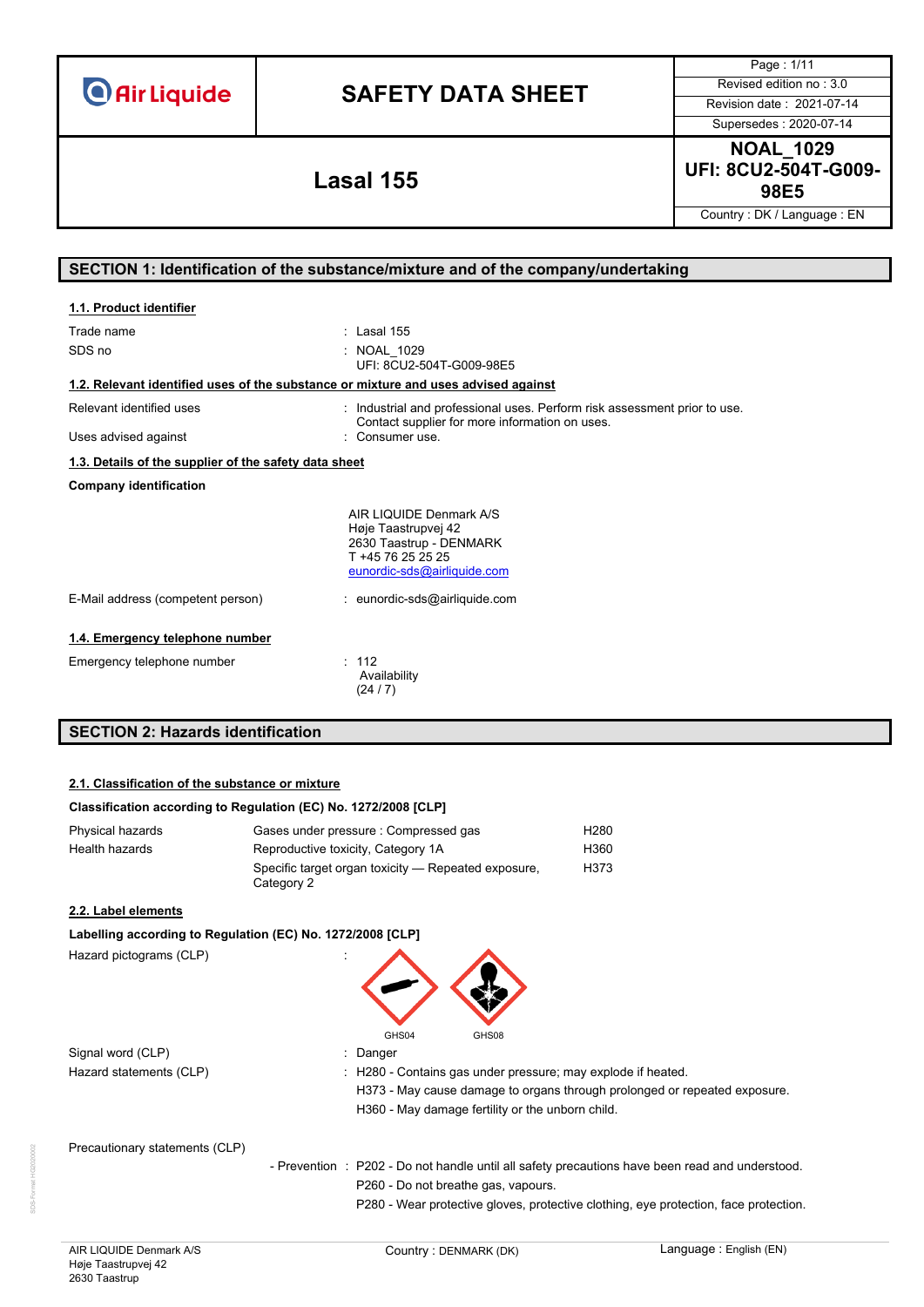| <b>O</b> Air Liquide |  |  |
|----------------------|--|--|
|                      |  |  |

Supersedes : 2020-07-14

Page : 2/11

**NOAL\_1029 UFI: 8CU2-504T-G009- 98E5 Lasal 155**

Country : DK / Language : EN

- Response : P308+P313 - IF exposed or concerned: Get medical advice/attention. - Storage : P405 - Store locked up.

P403 - Store in a well-ventilated place.

Supplemental information **interest in the CO** is restricted to professional users.

## **2.3. Other hazards**

: None.

# **SECTION 3: Composition/information on ingredients**

### : Not applicable. **3.1. Substances**

### **3.2. Mixtures**

| <b>Name</b>     | <b>Product identifier</b>                                                                              | Composition [V-%]: | <b>Classification according to</b><br>Regulation (EC) No. 1272/2008 [CLP]                                                  |
|-----------------|--------------------------------------------------------------------------------------------------------|--------------------|----------------------------------------------------------------------------------------------------------------------------|
| Helium          | (CAS-No.) 7440-59-7<br>(EC-No.) 231-168-5<br>(EC Index-No.)<br>(REACH-no) *1                           | 71.5               | Press. Gas (Comp.), H280                                                                                                   |
| Nitrogen        | (CAS-No.) 7727-37-9<br>(EC-No.) 231-783-9<br>(EC Index-No.)<br>(REACH-no) *1                           | 16                 | Press. Gas (Comp.), H280                                                                                                   |
| Carbon dioxide  | (CAS-No.) 124-38-9<br>(EC-No.) 204-696-9<br>(EC Index-No.)<br>(REACH-no) *1                            | 8                  | Press. Gas (Liq.), H280                                                                                                    |
| Carbon monoxide | (CAS-No.) 630-08-0<br>(EC-No.) 211-128-3<br>(EC Index-No.) 006-001-00-2<br>(REACH-no) 01-2119480165-39 | 4                  | Flam. Gas 1, H220<br>Press. Gas (Comp.), H280<br>Acute Tox. 3 (Inhalation:gas), H331<br>Repr. 1A, H360D<br>STOT RE 1, H372 |
| Hydrogen        | (CAS-No.) 1333-74-0<br>(EC-No.) 215-605-7<br>(EC Index-No.) 001-001-00-9<br>(REACH-no) *1              | 0.5                | Flam. Gas 1, H220<br>Press. Gas (Comp.), H280                                                                              |

Full text of H-statements: see section 16

*Contains no other components or impurities which will influence the classification of the product.*

*\*1: Listed in Annex IV / V REACH, exempted from registration.*

*\*3: Registration not required: Substance manufactured or imported < 1t/y.*

### **SECTION 4: First aid measures**

## **4.1. Description of first aid measures**

| - Inhalation   | : Remove victim to uncontaminated area wearing self contained breathing apparatus. Keep<br>victim warm and rested. Call a doctor. Perform cardiopulmonary resuscitation if breathing<br>stopped. |
|----------------|--------------------------------------------------------------------------------------------------------------------------------------------------------------------------------------------------|
| - Skin contact | : Adverse effects not expected from this product.                                                                                                                                                |
| - Eye contact  | : Adverse effects not expected from this product.                                                                                                                                                |
| - Ingestion    | Ingestion is not considered a potential route of exposure.                                                                                                                                       |

### **4.2. Most important symptoms and effects, both acute and delayed**

: Refer to section 11.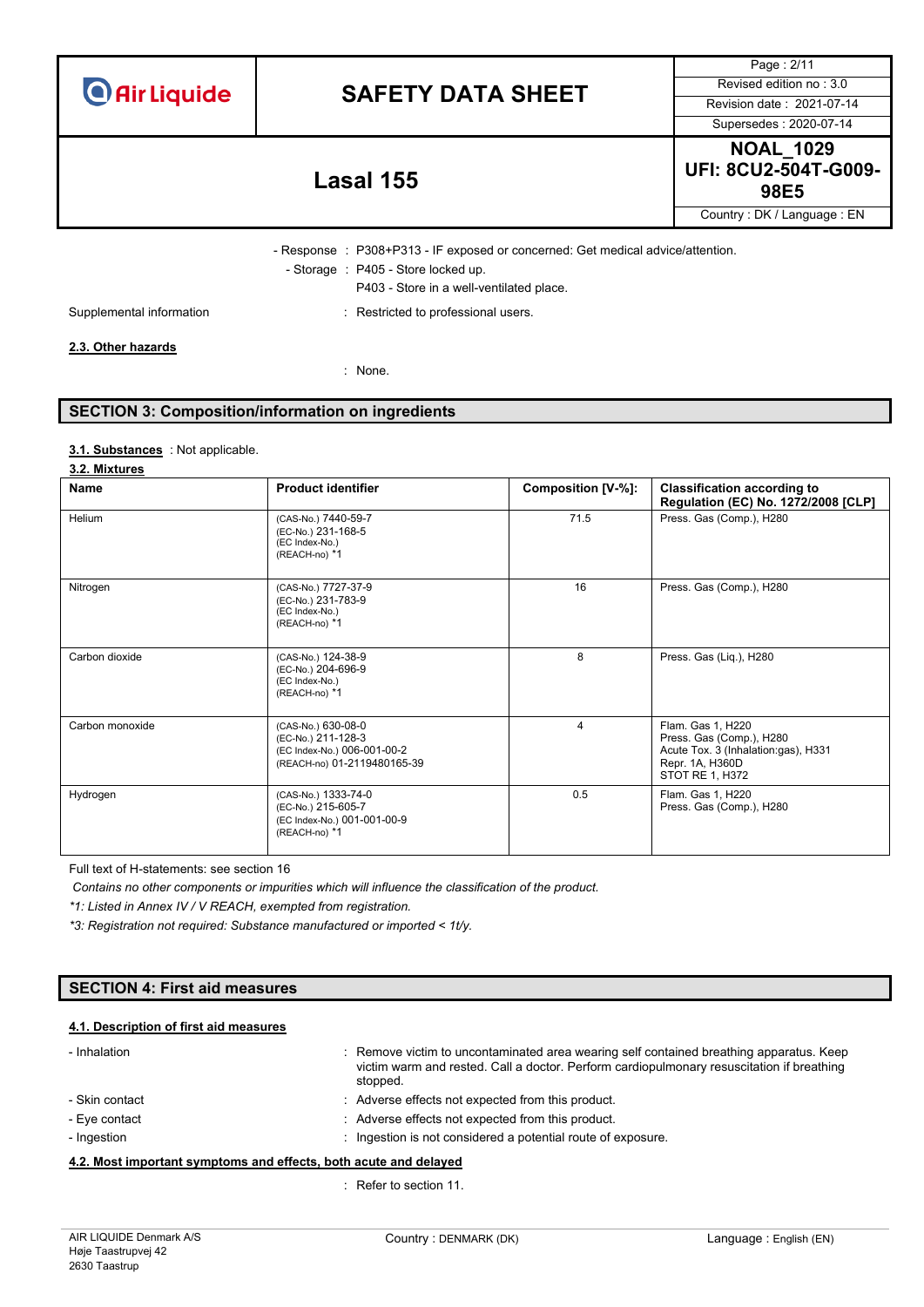# **SAFETY DATA SHEET** Revised edition no : 3.0

Supersedes : 2020-07-14

Page : 3/11

**NOAL\_1029 UFI: 8CU2-504T-G009- 98E5 Lasal 155**

Country : DK / Language : EN

**4.3. Indication of any immediate medical attention and special treatment needed**

: None.

# **SECTION 5: Firefighting measures**

### **5.1. Extinguishing media**

| - Suitable extinguishing media                             | : Water spray or fog.                                                                                                                                                                                                                                                                                             |
|------------------------------------------------------------|-------------------------------------------------------------------------------------------------------------------------------------------------------------------------------------------------------------------------------------------------------------------------------------------------------------------|
| - Unsuitable extinguishing media                           | $\therefore$ Do not use water jet to extinguish.                                                                                                                                                                                                                                                                  |
| 5.2. Special hazards arising from the substance or mixture |                                                                                                                                                                                                                                                                                                                   |
| Specific hazards                                           | : Exposure to fire may cause containers to rupture/explode.                                                                                                                                                                                                                                                       |
| Hazardous combustion products                              | : Carbon monoxide.                                                                                                                                                                                                                                                                                                |
| 5.3. Advice for firefighters                               |                                                                                                                                                                                                                                                                                                                   |
| Specific methods                                           | : Use fire control measures appropriate for the surrounding fire. Exposure to fire and heat<br>radiation may cause gas receptacles to rupture. Cool endangered receptacles with water spray<br>jet from a protected position. Prevent water used in emergency cases from entering sewers and<br>drainage systems. |
|                                                            | If possible, stop flow of product.                                                                                                                                                                                                                                                                                |
|                                                            | Use water spray or fog to knock down fire fumes if possible.                                                                                                                                                                                                                                                      |
|                                                            | Move containers away from the fire area if this can be done without risk.                                                                                                                                                                                                                                         |
| Special protective equipment for fire fighters             | Wear gas tight chemically protective clothing in combination with self contained breathing<br>apparatus.                                                                                                                                                                                                          |
|                                                            | Standard EN 943-2: Protective clothing against liquid and gaseous chemicals, aerosols and<br>solid particles. Gas-tight chemical protective suits for emergency teams.                                                                                                                                            |
|                                                            | Standard EN 137 - Self-contained open-circuit compressed air breathing apparatus with full<br>face mask.                                                                                                                                                                                                          |

## **SECTION 6: Accidental release measures**

| 6.1. Personal precautions, protective equipment and emergency procedures |                                                                                                       |  |  |  |
|--------------------------------------------------------------------------|-------------------------------------------------------------------------------------------------------|--|--|--|
|                                                                          | : Try to stop release.                                                                                |  |  |  |
|                                                                          | Evacuate area.                                                                                        |  |  |  |
|                                                                          | Wear self-contained breathing apparatus when entering area unless atmosphere is proved to<br>be safe. |  |  |  |
|                                                                          | Ensure adequate air ventilation.                                                                      |  |  |  |
|                                                                          | Act in accordance with local emergency plan.                                                          |  |  |  |
|                                                                          | Stay upwind.                                                                                          |  |  |  |
| 6.2. Environmental precautions                                           |                                                                                                       |  |  |  |
|                                                                          | : Try to stop release.                                                                                |  |  |  |
| 6.3. Methods and material for containment and cleaning up                |                                                                                                       |  |  |  |
|                                                                          | : Ventilate area.                                                                                     |  |  |  |
| 6.4. Reference to other sections                                         |                                                                                                       |  |  |  |
|                                                                          | $\therefore$ See also sections 8 and 13.                                                              |  |  |  |

# **SECTION 7: Handling and storage**

## **7.1. Precautions for safe handling**

Safe use of the product : Do not breathe gas. Avoid release of product into atmosphere.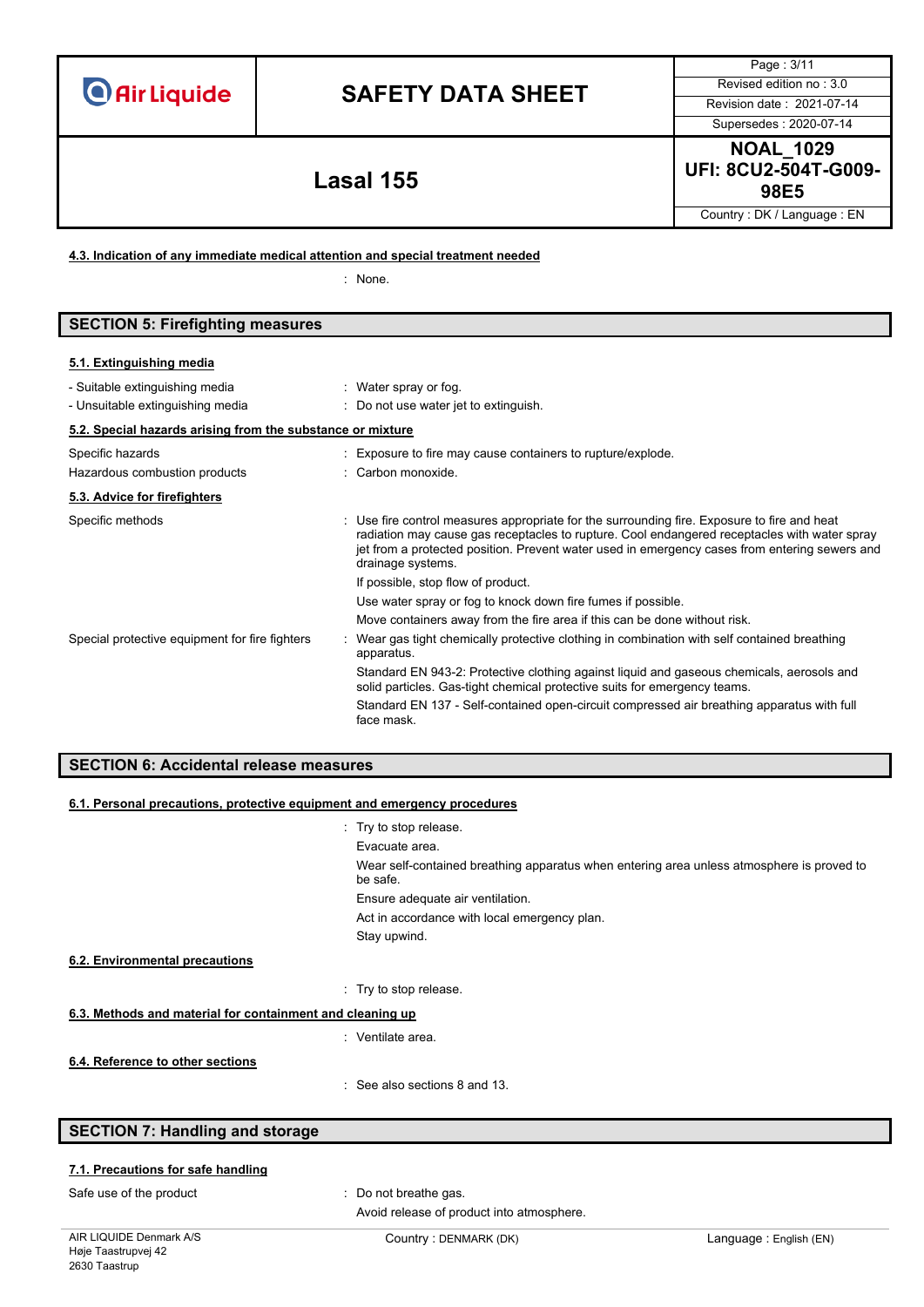|  |  | <b>O</b> Air Liquide |
|--|--|----------------------|
|  |  |                      |

Supersedes : 2020-07-14

Page : 4/11

**98E5 Lasal 155**

| <b>NOAL 1029</b>            |  |  |  |
|-----------------------------|--|--|--|
| <b>UFI: 8CU2-504T-G009-</b> |  |  |  |
| 98E5                        |  |  |  |
| Country: DK / Language: EN  |  |  |  |

|                                                                   | The product must be handled in accordance with good industrial hygiene and safety<br>procedures.                                                                 |  |  |  |
|-------------------------------------------------------------------|------------------------------------------------------------------------------------------------------------------------------------------------------------------|--|--|--|
|                                                                   | Only experienced and properly instructed persons should handle gases under pressure.                                                                             |  |  |  |
|                                                                   | Consider pressure relief device(s) in gas installations.                                                                                                         |  |  |  |
|                                                                   | Ensure the complete gas system was (or is regularily) checked for leaks before use.                                                                              |  |  |  |
|                                                                   | Do not smoke while handling product.                                                                                                                             |  |  |  |
|                                                                   | Avoid exposure, obtain special instructions before use.                                                                                                          |  |  |  |
|                                                                   | Use only properly specified equipment which is suitable for this product, its supply pressure and<br>temperature. Contact your gas supplier if in doubt.         |  |  |  |
|                                                                   | Avoid suck back of water, acid and alkalis.                                                                                                                      |  |  |  |
| Safe handling of the gas receptacle                               | Refer to supplier's container handling instructions.                                                                                                             |  |  |  |
|                                                                   | Do not allow backfeed into the container.                                                                                                                        |  |  |  |
|                                                                   | Protect containers from physical damage; do not drag, roll, slide or drop.                                                                                       |  |  |  |
|                                                                   | When moving cylinders, even for short distances, use a cart (trolley, hand truck, etc.) designed<br>to transport cylinders.                                      |  |  |  |
|                                                                   | Leave valve protection caps in place until the container has been secured against either a wall<br>or bench or placed in a container stand and is ready for use. |  |  |  |
|                                                                   | If user experiences any difficulty operating valve discontinue use and contact supplier.                                                                         |  |  |  |
|                                                                   | Never attempt to repair or modify container valves or safety relief devices.                                                                                     |  |  |  |
|                                                                   | Damaged valves should be reported immediately to the supplier.                                                                                                   |  |  |  |
|                                                                   | Keep container valve outlets clean and free from contaminants particularly oil and water.                                                                        |  |  |  |
|                                                                   | Replace valve outlet caps or plugs and container caps where supplied as soon as container is<br>disconnected from equipment.                                     |  |  |  |
|                                                                   | Close container valve after each use and when empty, even if still connected to equipment.                                                                       |  |  |  |
|                                                                   | Never attempt to transfer gases from one cylinder/container to another.                                                                                          |  |  |  |
|                                                                   | Never use direct flame or electrical heating devices to raise the pressure of a container.                                                                       |  |  |  |
|                                                                   | Do not remove or deface labels provided by the supplier for the identification of the content of<br>the container.                                               |  |  |  |
|                                                                   | Suck back of water into the container must be prevented.                                                                                                         |  |  |  |
|                                                                   | Open valve slowly to avoid pressure shock.                                                                                                                       |  |  |  |
| 7.2. Conditions for safe storage, including any incompatibilities |                                                                                                                                                                  |  |  |  |
|                                                                   | Observe all regulations and local requirements regarding storage of containers.                                                                                  |  |  |  |
|                                                                   | Containers should not be stored in conditions likely to encourage corrosion.                                                                                     |  |  |  |
|                                                                   | Container valve guards or caps should be in place.                                                                                                               |  |  |  |
|                                                                   | Containers should be stored in the vertical position and properly secured to prevent them from<br>falling over.                                                  |  |  |  |
|                                                                   | Stored containers should be periodically checked for general condition and leakage.                                                                              |  |  |  |
|                                                                   | Keep container below 50°C in a well ventilated place.                                                                                                            |  |  |  |
|                                                                   | Store containers in location free from fire risk and away from sources of heat and ignition.                                                                     |  |  |  |
|                                                                   | Keep away from combustible materials.                                                                                                                            |  |  |  |

# **7.3. Specific end use(s)**

: None.

# **SECTION 8: Exposure controls/personal protection**

## **8.1. Control parameters**

| Carbon monoxide (630-08-0)               |                       |
|------------------------------------------|-----------------------|
| <b>EU - Occupational Exposure Limits</b> |                       |
| Local name                               | Carbon monoxide       |
| IOELV TWA (mg/m <sup>3</sup> )           | $23 \text{ mg/m}^3$   |
| IOELV TWA (ppm)                          | 20 ppm                |
| IOELV STEL (mg/m <sup>3</sup> )          | 117 mg/m <sup>3</sup> |
| IOELV STEL (ppm)                         | $100$ ppm             |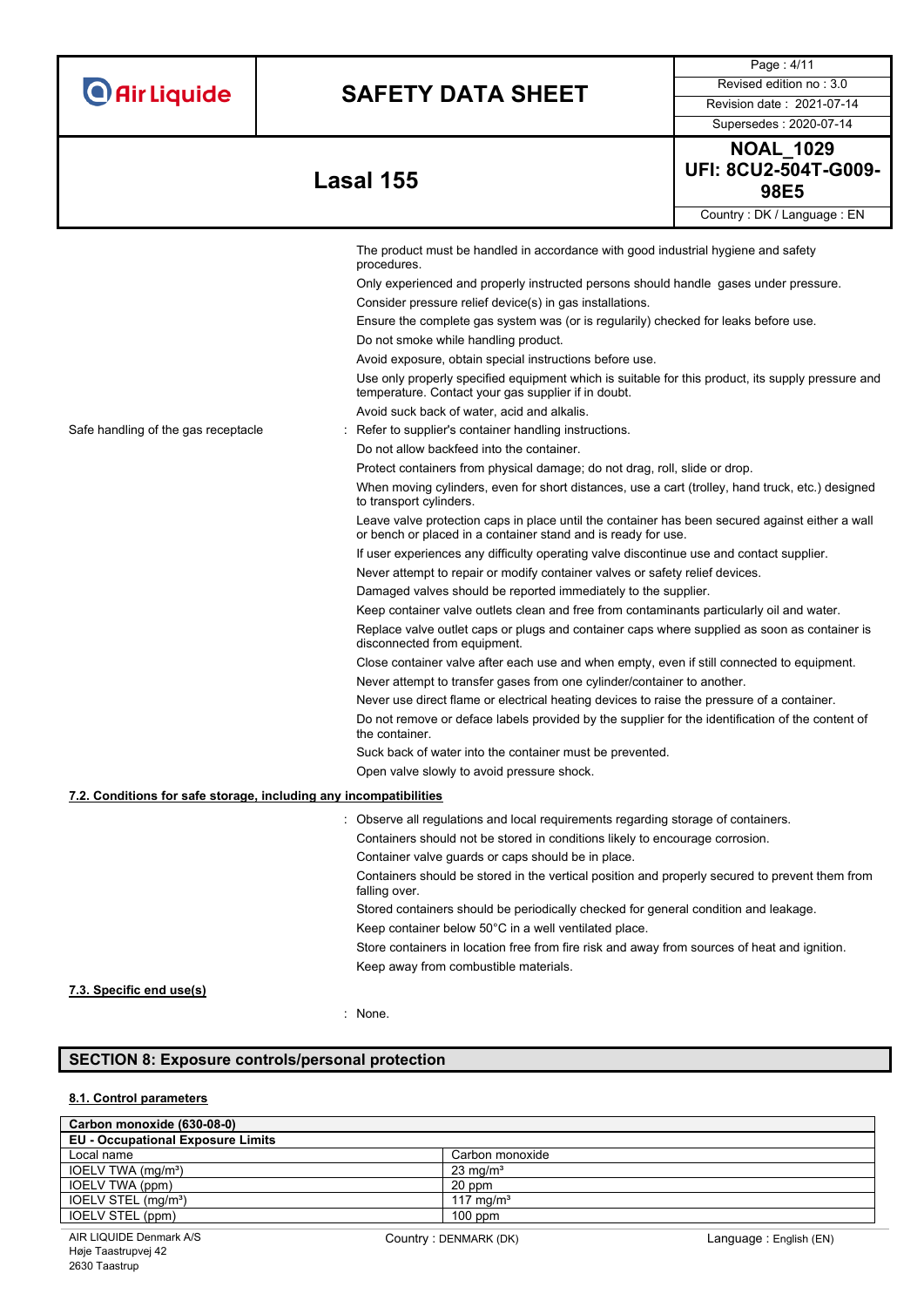# **SAFETY DATA SHEET** Revised edition no : 3.0

Page : 5/11

Supersedes : 2020-07-14

**NOAL\_1029 UFI: 8CU2-504T-G009- 98E5 Lasal 155**

Country : DK / Language : EN

| <b>Notes</b>                                  | SCOEL Recommendations (1995)                  |  |
|-----------------------------------------------|-----------------------------------------------|--|
| <b>Denmark - Occupational Exposure Limits</b> |                                               |  |
| Local name                                    | Carbonmonoxid (Kulilte; Kulmonoxid)           |  |
| Grænseværdi (8 timer) (mg/m <sup>3</sup> )    | $29 \text{ mg/m}^3$                           |  |
| Grænseværdi (8 timer) (ppm)                   | 25 ppm                                        |  |
| Anmærkninger (DK)                             | (1996)                                        |  |
| Carbon dioxide (124-38-9)                     |                                               |  |
| <b>EU - Occupational Exposure Limits</b>      |                                               |  |
| Local name                                    | Carbon dioxide                                |  |
| IOELV TWA (mg/m <sup>3</sup> )                | 9000 mg/m <sup>3</sup>                        |  |
| <b>IOELV TWA (ppm)</b>                        | 5000 ppm                                      |  |
| <b>Denmark - Occupational Exposure Limits</b> |                                               |  |
| Local name                                    | Carbondioxid (Kuldioxid; Kulsyre)             |  |
| Grænseværdi (8 timer) (mg/m <sup>3</sup> )    | 9000 mg/m <sup>3</sup>                        |  |
| Grænseværdi (8 timer) (ppm)                   | 5000 ppm                                      |  |
| Anmærkninger (DK)                             | E (betyder, at stoffet har en EF-grænseværdi) |  |

| Carbon monoxide (630-08-0)               |           |
|------------------------------------------|-----------|
| DNEL: Derived no effect level (Workers)  |           |
| Acute - local effects, inhalation        | $100$ ppm |
| Acute - systemic effects, inhalation     | $100$ ppm |
| Long-term - local effects, inhalation    | 20 ppm    |
| Long-term - systemic effects, inhalation | 20 ppm    |

PNEC (Predicted No-Effect Concentration) : None established.

### **8.2. Exposure controls**

| 8.2.1. Appropriate engineering controls |                                                                                                                                                                                                                                                                                                                         |
|-----------------------------------------|-------------------------------------------------------------------------------------------------------------------------------------------------------------------------------------------------------------------------------------------------------------------------------------------------------------------------|
|                                         | : Product to be handled in a closed system and under strictly controlled conditions.                                                                                                                                                                                                                                    |
|                                         | Provide adequate general and local exhaust ventilation.                                                                                                                                                                                                                                                                 |
|                                         | Preferably use permanent leak-tight installations (e.g. welded pipes).                                                                                                                                                                                                                                                  |
|                                         | Systems under pressure should be regularily checked for leakages.                                                                                                                                                                                                                                                       |
|                                         | Ensure exposure is below occupational exposure limits (where available).                                                                                                                                                                                                                                                |
|                                         | Consider the use of a work permit system e.g. for maintenance activities.                                                                                                                                                                                                                                               |
|                                         | 8.2.2. Individual protection measures, e.g. personal protective equipment                                                                                                                                                                                                                                               |
|                                         | : A risk assessment should be conducted and documented in each work area to assess the risks<br>related to the use of the product and to select the PPE that matches the relevant risk. The<br>following recommendations should be considered:<br>PPE compliant to the recommended EN/ISO standards should be selected. |
| • Eye/face protection                   | : Wear safety glasses with side shields.<br>Standard EN 166 - Personal eye-protection - specifications.                                                                                                                                                                                                                 |
| • Skin protection                       |                                                                                                                                                                                                                                                                                                                         |
| - Hand protection                       | : Wear working gloves when handling gas containers.                                                                                                                                                                                                                                                                     |
|                                         | Standard EN 388 - Protective gloves against mechanical risk.                                                                                                                                                                                                                                                            |
| - Other                                 | Wear safety shoes while handling containers.<br>Standard EN ISO 20345 - Personal protective equipment - Safety footwear.                                                                                                                                                                                                |
| • Respiratory protection                | : Gas filters may be used if all surrounding conditions e.g. type and concentration of the<br>contaminant(s) and duration of use are known.                                                                                                                                                                             |
|                                         | Use gas filters with full face mask, where exposure limits may be exceeded for a short-term<br>period, e.g. connecting or disconnecting containers.                                                                                                                                                                     |
|                                         | Consult respiratory device supplier's product information for the selection of the appropriate<br>device.                                                                                                                                                                                                               |
|                                         | Gas filters do not protect against oxygen deficiency.                                                                                                                                                                                                                                                                   |
|                                         | Standard EN 14387 - Gas filter(s), combined filter(s) and standard EN136, full face masks.<br>Keep self contained breathing apparatus readily available for emergency use.                                                                                                                                              |
|                                         | Self contained breathing apparatus is recommended, where unknown exposure may be                                                                                                                                                                                                                                        |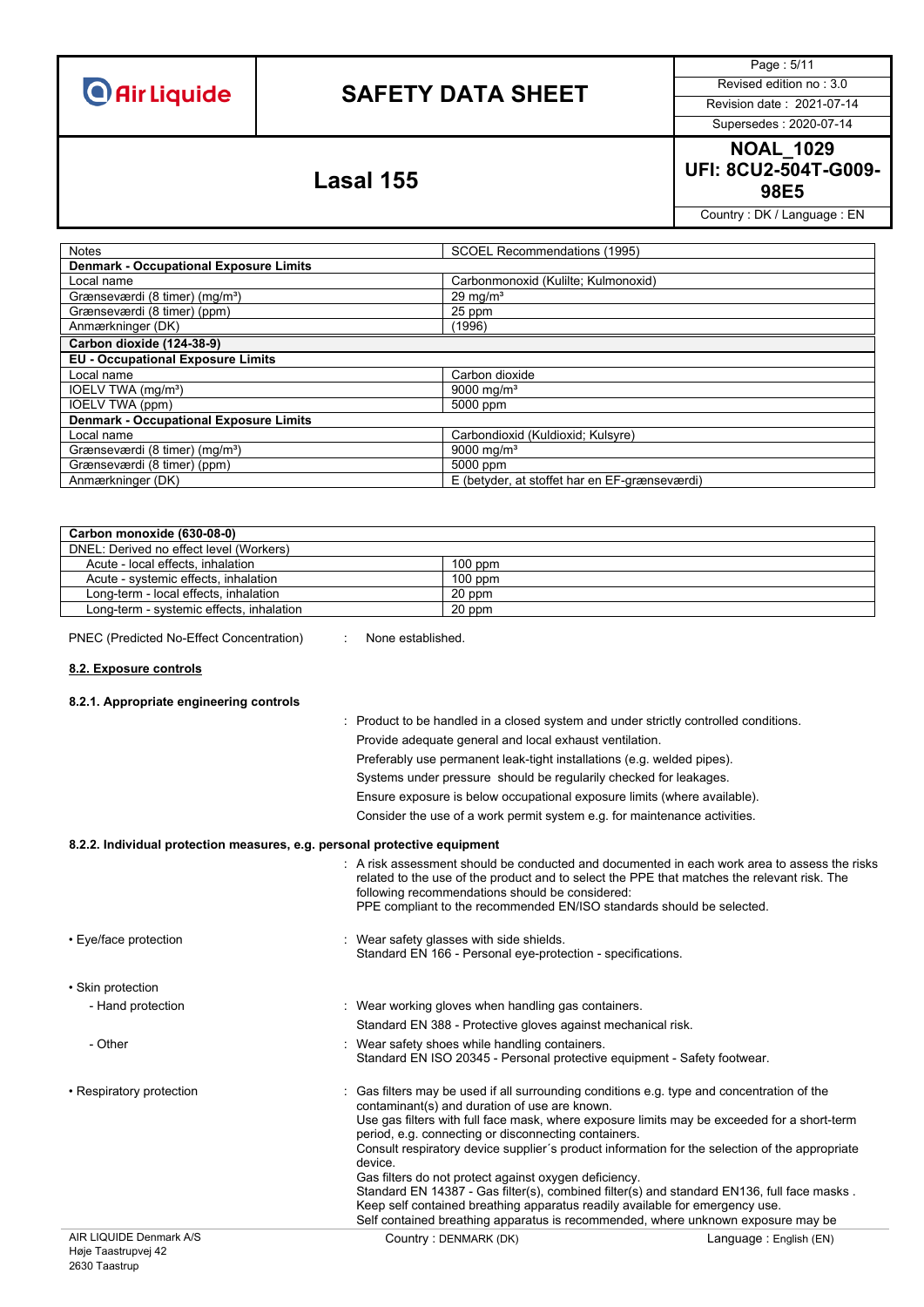| <b>O</b> Air Liquide |  |  |
|----------------------|--|--|
|                      |  |  |

Supersedes : 2020-07-14

Page : 6/11

**NOAL\_1029 UFI: 8CU2-504T-G009- 98E5 Lasal 155**

Country : DK / Language : EN

expected, e.g. during maintenance activities on installation systems. Standard EN 137 - Self-contained open-circuit compressed air breathing apparatus with full face mask.

• Thermal hazards **:** None in addition to the above sections.

### **8.2.3. Environmental exposure controls**

: Refer to local regulations for restriction of emissions to the atmosphere. See section 13 for specific methods for waste gas treatment.

# **SECTION 9: Physical and chemical properties**

### **9.1. Information on basic physical and chemical properties**

| Appearance                                      |                                                                                                                                                                                                                                       |
|-------------------------------------------------|---------------------------------------------------------------------------------------------------------------------------------------------------------------------------------------------------------------------------------------|
| Physical state at 20°C / 101.3kPa               | : Gas                                                                                                                                                                                                                                 |
| Colour<br>٠                                     | Mixture contains one or more component(s) which have the following colour(s):<br>Colourless.                                                                                                                                          |
| Odour                                           | Odourless.                                                                                                                                                                                                                            |
| Odour threshold                                 | Odour threshold is subjective and inadequate to warn of overexposure.                                                                                                                                                                 |
| рH                                              | Not applicable for gases and gas mixtures.                                                                                                                                                                                            |
| Melting point / Freezing point                  | Not applicable for gas mixtures.                                                                                                                                                                                                      |
| Boiling point                                   | Not applicable for gas mixtures.                                                                                                                                                                                                      |
| Flash point                                     | Not applicable for gases and gas mixtures.                                                                                                                                                                                            |
| Evaporation rate                                | Not applicable for gases and gas mixtures.                                                                                                                                                                                            |
| Flammability (solid, gas)                       | Non flammable.                                                                                                                                                                                                                        |
| <b>Explosive limits</b>                         | Non flammable.                                                                                                                                                                                                                        |
| Vapour pressure [20°C]                          | Not applicable.                                                                                                                                                                                                                       |
| Vapour pressure [50°C]                          | Not applicable.                                                                                                                                                                                                                       |
| Vapour density                                  | Not applicable.                                                                                                                                                                                                                       |
| Relative density, gas (air=1)                   | : Lighter or similar to air.                                                                                                                                                                                                          |
| Water solubility                                | Solubility in water of component(s) of the mixture :<br>• Carbon monoxide: 30 mg/l • Carbon dioxide: 2000 mg/l Completely soluble. • Helium: 1.5<br>mg/l • Nitrogen: 20 mg/l • Hydrogen: 1.6 mg/l<br>Not applicable for gas mixtures. |
| Partition coefficient n-octanol/water (Log Kow) | Non flammable.                                                                                                                                                                                                                        |
| Auto-ignition temperature                       |                                                                                                                                                                                                                                       |
| Decomposition temperature                       | Not applicable.                                                                                                                                                                                                                       |
| Viscosity                                       | No reliable data available.                                                                                                                                                                                                           |
| <b>Explosive properties</b>                     | Not applicable.                                                                                                                                                                                                                       |
| Oxidising properties                            | Not applicable.                                                                                                                                                                                                                       |
| 9.2. Other information                          |                                                                                                                                                                                                                                       |
| Molar mass                                      | Not applicable for gas mixtures.                                                                                                                                                                                                      |
| Other data                                      | : None.                                                                                                                                                                                                                               |

# **SECTION 10: Stability and reactivity**

## **10.1. Reactivity**

: No reactivity hazard other than the effects described in sub-sections below.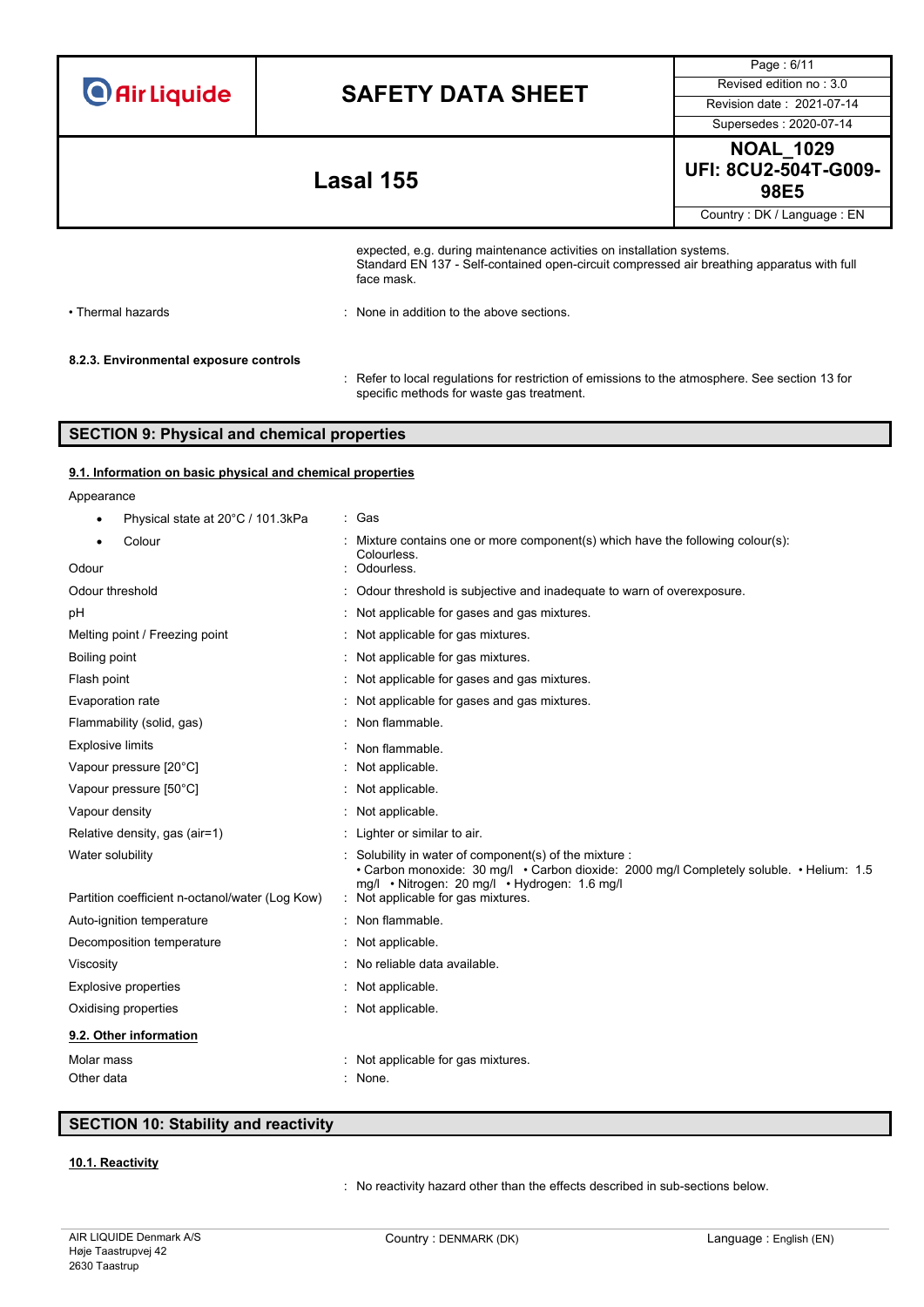# **SAFETY DATA SHEET** Revised edition no : 3.0

Supersedes : 2020-07-14

Page : 7/11

**NOAL\_1029 UFI: 8CU2-504T-G009- 98E5 Lasal 155**

Country : DK / Language : EN

| 10.2. Chemical stability                 |                                                                                                           |
|------------------------------------------|-----------------------------------------------------------------------------------------------------------|
|                                          | : Stable under normal conditions.                                                                         |
| 10.3. Possibility of hazardous reactions |                                                                                                           |
|                                          | : No additional information available                                                                     |
| 10.4. Conditions to avoid                |                                                                                                           |
|                                          | : Avoid moisture in installation systems.                                                                 |
| 10.5. Incompatible materials             |                                                                                                           |
|                                          | : For additional information on compatibility refer to ISO 11114.                                         |
| 10.6. Hazardous decomposition products   |                                                                                                           |
|                                          | : Under normal conditions of storage and use, hazardous decomposition products should not be<br>produced. |

# **SECTION 11: Toxicological information**

### **11.1. Information on toxicological effects**

| <b>Acute toxicity</b>      | : Classification criteria are not met.<br>Unlike simple asphyxiants, carbon dioxide has the ability to cause death even when normal<br>oxygen levels (20-21%) are maintained. 5% CO2 has been found to act synergistically to<br>increase the toxicity of certain other gases (CO, NO2). CO2 has been shown to enhance the<br>production of carboxy- or met-hemoglobin by these gases possibly due to carbon dioxide's<br>stimulatory effects on the respiratory and circulatory systems. |
|----------------------------|-------------------------------------------------------------------------------------------------------------------------------------------------------------------------------------------------------------------------------------------------------------------------------------------------------------------------------------------------------------------------------------------------------------------------------------------------------------------------------------------|
|                            | For more information, see 'EIGA Safety Info 24: Carbon Dioxide, Physiological Hazards' at<br>www.eiga.eu.                                                                                                                                                                                                                                                                                                                                                                                 |
| Carbon monovido (630.08.0) |                                                                                                                                                                                                                                                                                                                                                                                                                                                                                           |

| 3760 ppm/1h                                                          |
|----------------------------------------------------------------------|
| 1300 ppm/4h                                                          |
| : No known effects from this product.                                |
| : No known effects from this product.                                |
| : No known effects from this product.                                |
| : No known effects from this product.                                |
| : No known effects from this product.                                |
|                                                                      |
| May damage fertility.                                                |
| : May damage the unborn child.                                       |
| : No known effects from this product.                                |
| : May cause damage to organs through prolonged or repeated exposure. |
|                                                                      |
|                                                                      |

# **SECTION 12: Ecological information**

# **12.1. Toxicity**

| Assessment                      | : No ecological damage caused by this product. |
|---------------------------------|------------------------------------------------|
| EC50 48h - Daphnia magna [mg/l] | : No data available.                           |
| EC50 72h - Algae [mg/l]         | : No data available.                           |
| LC50 96 h - Fish [mg/l]         | : No data available.                           |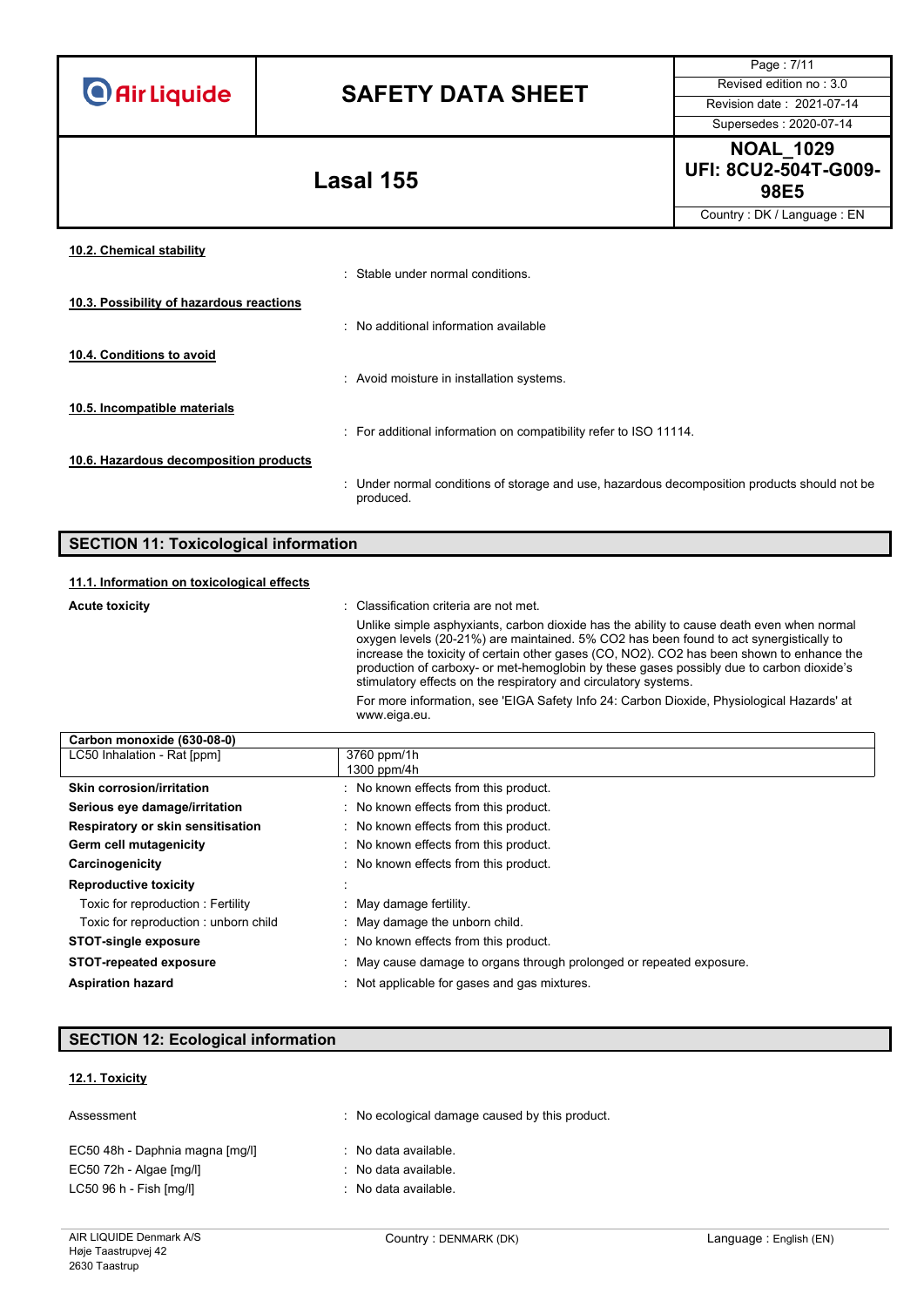# **SAFETY DATA SHEET** Revised edition no : 3.0

Page : 8/11

Supersedes : 2020-07-14

# **NOAL\_1029 UFI: 8CU2-504T-G009- 98E5 Lasal 155**

Country : DK / Language : EN

| Carbon monoxide (630-08-0)                 |                                                                                                                                   |  |
|--------------------------------------------|-----------------------------------------------------------------------------------------------------------------------------------|--|
| EC50 48h - Daphnia magna [mg/l]            | Study scientifically unjustified.                                                                                                 |  |
| EC50 72h - Algae [mg/l]                    | Study scientifically unjustified.                                                                                                 |  |
| LC50 96 h - Fish [mg/l]                    | Study scientifically unjustified.                                                                                                 |  |
| 12.2. Persistence and degradability        |                                                                                                                                   |  |
| Assessment                                 | : No data available.                                                                                                              |  |
| 12.3. Bioaccumulative potential            |                                                                                                                                   |  |
| Assessment                                 | : No data available.                                                                                                              |  |
| 12.4. Mobility in soil                     |                                                                                                                                   |  |
| Assessment                                 | : Because of its high volatility, the product is unlikely to cause ground or water pollution.<br>Partition into soil is unlikely. |  |
| 12.5. Results of PBT and vPvB assessment   |                                                                                                                                   |  |
| Assessment                                 | : Not classified as PBT or vPvB.                                                                                                  |  |
| 12.6. Other adverse effects                |                                                                                                                                   |  |
| Other adverse effects                      | : No known effects from this product.                                                                                             |  |
| Effect on the ozone layer                  | $:$ None.                                                                                                                         |  |
| Effect on global warming                   | : Contains greenhouse gas(es).                                                                                                    |  |
| <b>SECTION 13: Disposal considerations</b> |                                                                                                                                   |  |

## **13.1. Waste treatment methods**

ſ

|                                                                                       | Contact supplier if quidance is required.<br>Must not be discharged to atmosphere.                                                                    |
|---------------------------------------------------------------------------------------|-------------------------------------------------------------------------------------------------------------------------------------------------------|
|                                                                                       | Ensure that the emission levels from local regulations or operating permits are not exceeded.                                                         |
|                                                                                       | Refer to the EIGA code of practice Doc.30 "Disposal of Gases", downloadable at<br>http://www.eiga.org for more guidance on suitable disposal methods. |
|                                                                                       | Return unused product in original container to supplier.                                                                                              |
| List of hazardous waste codes (from<br>Commission Decision 2000/532/EC as<br>amended) | $\pm$ 16 05 04 $^{\star}$ . Gases in pressure containers (including halons) containing hazardous substances.                                          |
| 13.2. Additional information                                                          |                                                                                                                                                       |

: External treatment and disposal of waste should comply with applicable local and/or national regulations.

| <b>SECTION 14: Transport information</b> |                                                  |  |
|------------------------------------------|--------------------------------------------------|--|
| 14.1. UN number                          |                                                  |  |
|                                          |                                                  |  |
| UN-No.                                   | : 1956                                           |  |
| 14.2. UN proper shipping name            |                                                  |  |
| Transport by road/rail (ADR/RID)         | COMPRESSED GAS, N.O.S. (Helium, Carbon monoxide) |  |
| Transport by air (ICAO-TI / IATA-DGR)    | Compressed gas, n.o.s. (Helium, Carbon monoxide) |  |
| Transport by sea (IMDG)                  | COMPRESSED GAS, N.O.S. (Helium, Carbon monoxide) |  |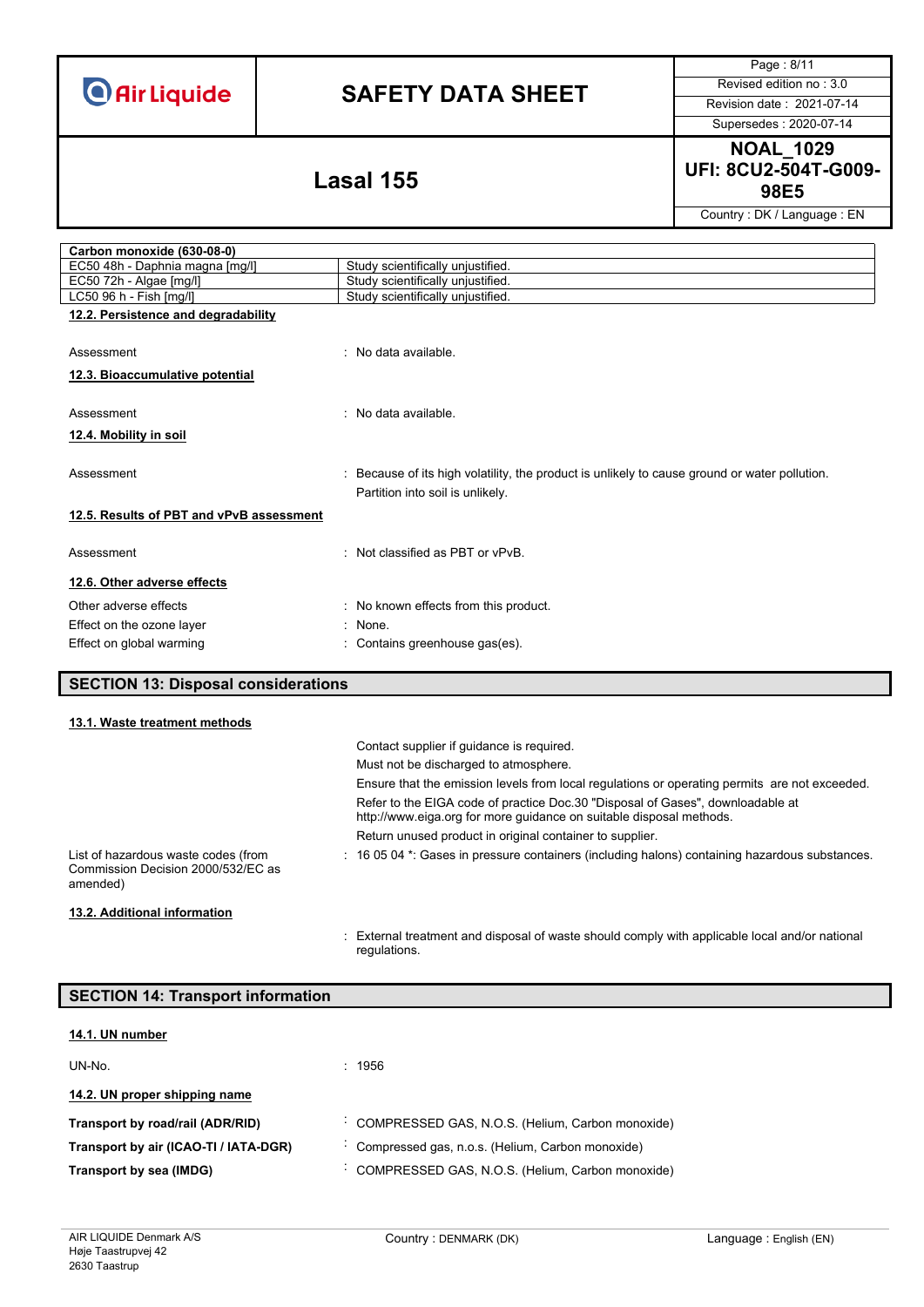|                                       |                                                                                                                                          | Page: 9/11                 |
|---------------------------------------|------------------------------------------------------------------------------------------------------------------------------------------|----------------------------|
|                                       |                                                                                                                                          | Revised edition no: 3.0    |
| <b>O</b> Air Liquide                  | <b>SAFETY DATA SHEET</b>                                                                                                                 |                            |
|                                       |                                                                                                                                          | Revision date: 2021-07-14  |
|                                       |                                                                                                                                          | Supersedes: 2020-07-14     |
|                                       |                                                                                                                                          | <b>NOAL 1029</b>           |
|                                       |                                                                                                                                          | UFI: 8CU2-504T-G009-       |
|                                       | Lasal 155                                                                                                                                | 98E5                       |
|                                       |                                                                                                                                          | Country: DK / Language: EN |
| 14.3. Transport hazard class(es)      |                                                                                                                                          |                            |
| Labelling                             |                                                                                                                                          |                            |
|                                       |                                                                                                                                          |                            |
|                                       |                                                                                                                                          |                            |
|                                       | 2.2 : Non-flammable, non-toxic gases.                                                                                                    |                            |
| Transport by road/rail (ADR/RID)      |                                                                                                                                          |                            |
| Class                                 | $\therefore$ 2                                                                                                                           |                            |
| Classification code                   | : 1A                                                                                                                                     |                            |
| Hazard identification number          | : 20                                                                                                                                     |                            |
| <b>Tunnel Restriction</b>             | : E - Passage forbidden through tunnels of category E                                                                                    |                            |
| Transport by air (ICAO-TI / IATA-DGR) |                                                                                                                                          |                            |
| Class / Div. (Sub. risk(s))           | : 2.2                                                                                                                                    |                            |
| Transport by sea (IMDG)               |                                                                                                                                          |                            |
| Class / Div. (Sub. risk(s))           | : 2.2                                                                                                                                    |                            |
| Emergency Schedule (EmS) - Fire       | $: F-C$                                                                                                                                  |                            |
| Emergency Schedule (EmS) - Spillage   | $: S-V$                                                                                                                                  |                            |
| 14.4. Packing group                   |                                                                                                                                          |                            |
| Transport by road/rail (ADR/RID)      | Not established.                                                                                                                         |                            |
| Transport by air (ICAO-TI / IATA-DGR) | Not established.                                                                                                                         |                            |
| Transport by sea (IMDG)               | Not established.                                                                                                                         |                            |
| 14.5. Environmental hazards           |                                                                                                                                          |                            |
| Transport by road/rail (ADR/RID)      | : None.                                                                                                                                  |                            |
|                                       |                                                                                                                                          |                            |
| Transport by air (ICAO-TI / IATA-DGR) | : None.                                                                                                                                  |                            |
| Transport by sea (IMDG)               | : None.                                                                                                                                  |                            |
| 14.6. Special precautions for user    |                                                                                                                                          |                            |
| <b>Packing Instruction(s)</b>         |                                                                                                                                          |                            |
| Transport by road/rail (ADR/RID)      | : P200                                                                                                                                   |                            |
| Transport by air (ICAO-TI / IATA-DGR) |                                                                                                                                          |                            |
| Passenger and Cargo Aircraft          | : 200.                                                                                                                                   |                            |
| Cargo Aircraft only                   | : 200.                                                                                                                                   |                            |
| Transport by sea (IMDG)               | : P200                                                                                                                                   |                            |
|                                       |                                                                                                                                          |                            |
| Special transport precautions         | : Avoid transport on vehicles where the load space is not separated from the driver's<br>compartment.                                    |                            |
|                                       | Ensure vehicle driver is aware of the potential hazards of the load and knows what to do in the<br>event of an accident or an emergency. |                            |
|                                       | Before transporting product containers:                                                                                                  |                            |
|                                       | - Ensure there is adequate ventilation.                                                                                                  |                            |
|                                       | - Ensure that containers are firmly secured.                                                                                             |                            |
|                                       | - Ensure valve is closed and not leaking.                                                                                                |                            |
|                                       | - Ensure valve outlet cap nut or plug (where provided) is correctly fitted.                                                              |                            |
|                                       | - Ensure valve protection device (where provided) is correctly fitted.                                                                   |                            |

# : Not applicable.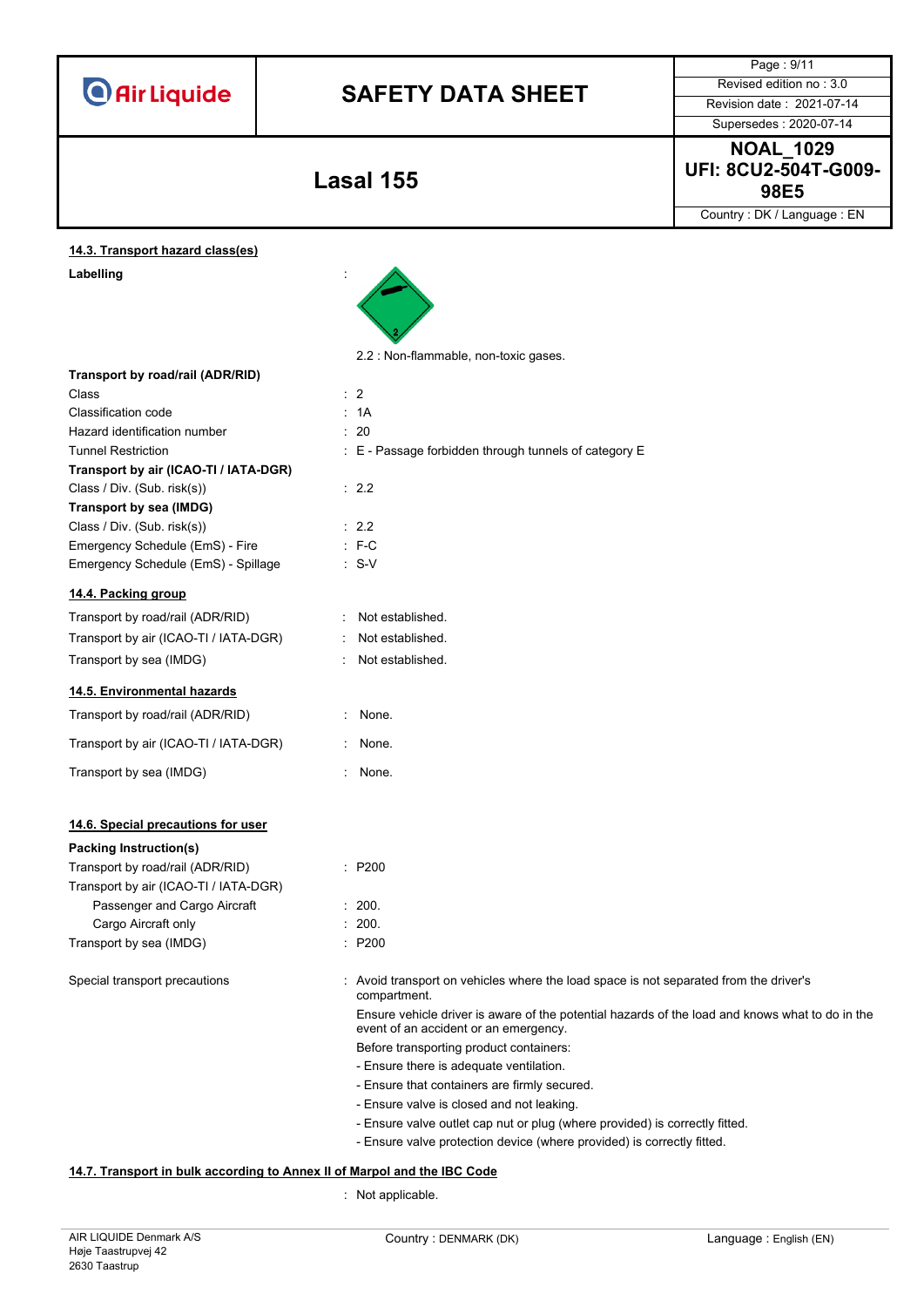| <b>O</b> Air Liquide |  |  |  |  |
|----------------------|--|--|--|--|
|                      |  |  |  |  |

Page : 10/11 Supersedes : 2020-07-14

**NOAL\_1029 UFI: 8CU2-504T-G009- 98E5 Lasal 155**

Country : DK / Language : EN

## **SECTION 15: Regulatory information**

### **15.1. Safety, health and environmental regulations/legislation specific for the substance or mixture**

### **EU-Regulations**

| The following restrictions are applicable according to Annex XVII of the REACH Regulation (EC) No 1907/2006:                                                                                         |                                                                                                                                              |                                                           |  |  |  |
|------------------------------------------------------------------------------------------------------------------------------------------------------------------------------------------------------|----------------------------------------------------------------------------------------------------------------------------------------------|-----------------------------------------------------------|--|--|--|
| 30. Substances which are classified as reproductive toxicant<br>category 1A or 1B in Part 3 of Annex VI to Regulation (EC) No<br>1272/2008 and are listed in Appendix 5 or Appendix 6, respectively. |                                                                                                                                              | Carbon monoxide                                           |  |  |  |
| Restrictions on use                                                                                                                                                                                  |                                                                                                                                              | : Restricted to professional users (Annex XVII REACH).    |  |  |  |
| Seveso Directive : 2012/18/EU (Seveso III)                                                                                                                                                           | : Not covered.                                                                                                                               |                                                           |  |  |  |
| <b>National regulations</b>                                                                                                                                                                          |                                                                                                                                              |                                                           |  |  |  |
| National legislation<br>: Ensure all national/local regulations are observed.                                                                                                                        |                                                                                                                                              |                                                           |  |  |  |
| <b>Denmark</b>                                                                                                                                                                                       |                                                                                                                                              |                                                           |  |  |  |
| Recommendations Danish Regulation                                                                                                                                                                    | : Young people below the age of 18 years are not allowed to use the product                                                                  |                                                           |  |  |  |
|                                                                                                                                                                                                      | Pregnant/breastfeeding women working with the product must not be in direct contact with the<br>product                                      |                                                           |  |  |  |
|                                                                                                                                                                                                      | The requirements from the Danish Working Environment Authorities regarding work with<br>carcinogens must be followed during use and disposal |                                                           |  |  |  |
| 15.2. Chemical safety assessment                                                                                                                                                                     |                                                                                                                                              |                                                           |  |  |  |
|                                                                                                                                                                                                      |                                                                                                                                              | : A CSA does not need to be carried out for this product. |  |  |  |

# **SECTION 16: Other information** Indication of changes **indication** of changes **in Accordance with commission regulation** (EU) No 453/2010. Abbreviations and acronyms : ATE - Acute Toxicity Estimate CLP - Classification Labelling Packaging Regulation; Regulation (EC) No 1272/2008 REACH - Registration, Evaluation, Authorisation and Restriction of Chemicals Regulation (EC) No 1907/2006 EINECS - European Inventory of Existing Commercial Chemical Substances CAS# - Chemical Abstract Service number PPE - Personal Protection Equipment LC50 - Lethal Concentration to 50 % of a test population RMM - Risk Management Measures PBT - Persistent, Bioaccumulative and Toxic vPvB - Very Persistent and Very Bioaccumulative STOT- SE : Specific Target Organ Toxicity - Single Exposure CSA - Chemical Safety Assessment EN - European Standard UN - United Nations ADR - International Agreement concerning the International Carriage of Dangerous Goods by Road IATA - International Air Transport Association IMDG code - International Maritime Dangerous Goods

Training advice : None.

WGK - Water Hazard Class

RID - Regulations concerning the International Carriage of Dangerous Goods by Rail

STOT - RE : Specific Target Organ Toxicity - Repeated Exposure